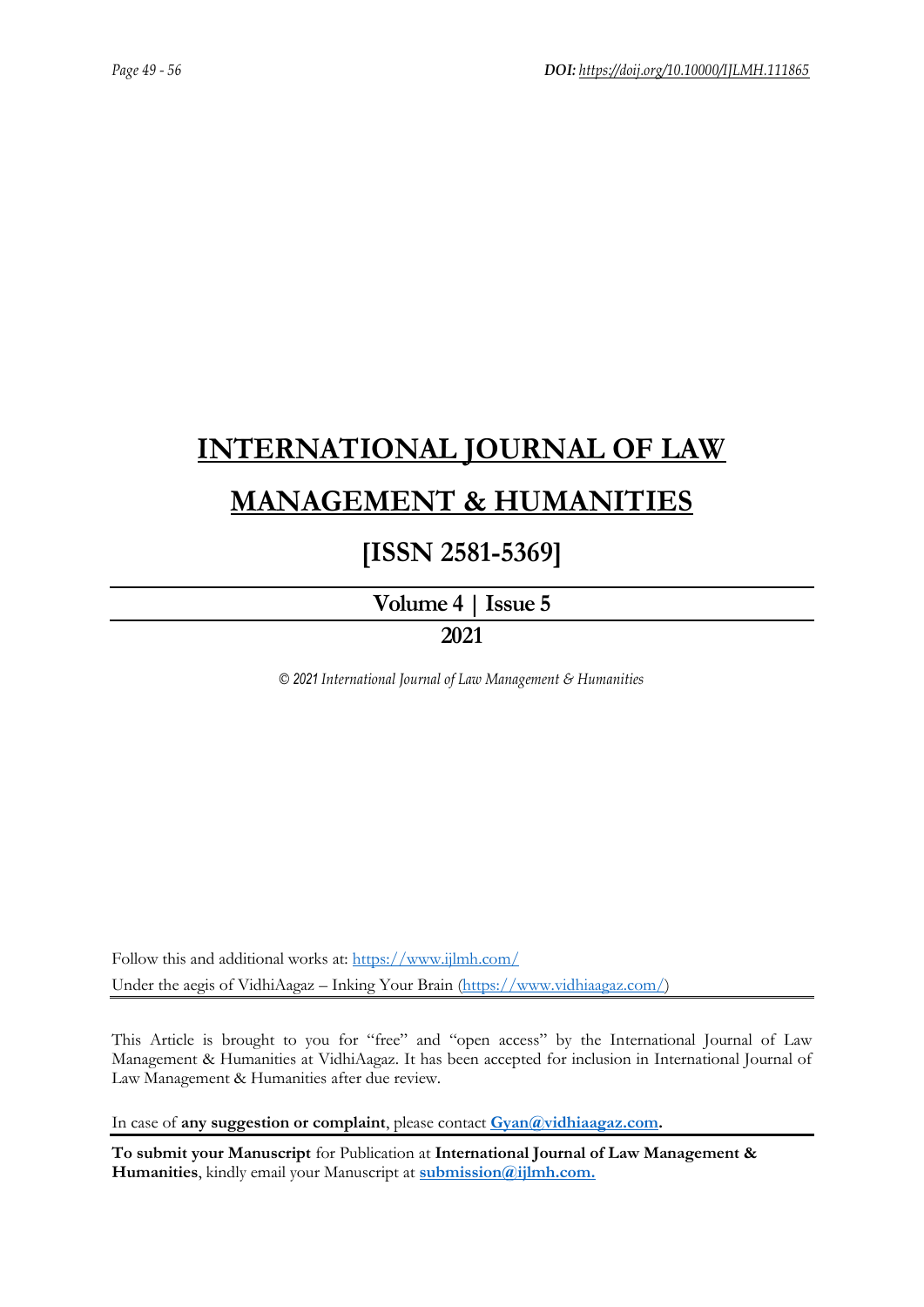## **The Flawed Notion of Islamophobia: From British Raj to Modi Raj**

### **REEYA MISHRA<sup>1</sup>**

#### **ABSTRACT**

*India has been battling the Hindu-Muslim tensions since partition and beyond. The recent communal riots disheveled the collective conscience of the country and placed India in the eyes of doubt of International organizations and various other countries. This article has been written as an effort to counter the defaming allegations and to provide an insight into the origin of such differences. We have tried to explain how the re-initiation of such clashes might have a political schema behind it and how this has been benefitting a certain section of the society. The secularity and fraternity of the country stems from the Constitution and that by itself is the biggest safeguard provided to the countrymen by the Constituent Assembly. The article has taken into consideration the recent statements given by imminent political leaders and organizations and it has been left for the readers to decide the falsity of the allegations that India is facing currently. Keywords: Islamophobia, propaganda, Hindutva.*

India is the power-house of religious and cultural miscellany. We are one of the few countries without an official state religion. The secularity emanates from the carefully constructed Constitution, sanctioning citizens from every faith to draw power from it without any segregation based on religion, race, caste, sex and place of birth. $<sup>2</sup>$  The Preamble happens to be</sup> the mitochondria of the Indian Constitution. The sight of a Hindu celebrating Eid with his Musalman brothers or of a Muslim celebrating Diwali with his Hindu brothers is quite familiar in the country. The fraternity of the people residing in the country is palpable from the numerous government holidays declared by the Central Government to venerate the religious leaders of various faiths. Six religions have been identified as religious minority in the country-Muslims, Christians, Sikhs, Buddhists and Zoroastrians.<sup>3</sup> The variation in practice of faith has led to the formation of diverse communities. Their tranquil co-existence is exemplary in nature

<sup>&</sup>lt;sup>1</sup> Author is a Working Professional in India.

<sup>2</sup> Constitution of India. Art. 15

<sup>&</sup>lt;sup>3</sup> Proceedings of The Meeting of the Secretaries, Minorities Welfare/Minorities Development Departments of the State Governments and Union Territory Administrations, Annexure to the Report of the National Commission for Religious and Linguistic Minorities, Ministry of Minority Affairs, (Vol II), at Page 45, (July 13, 2005)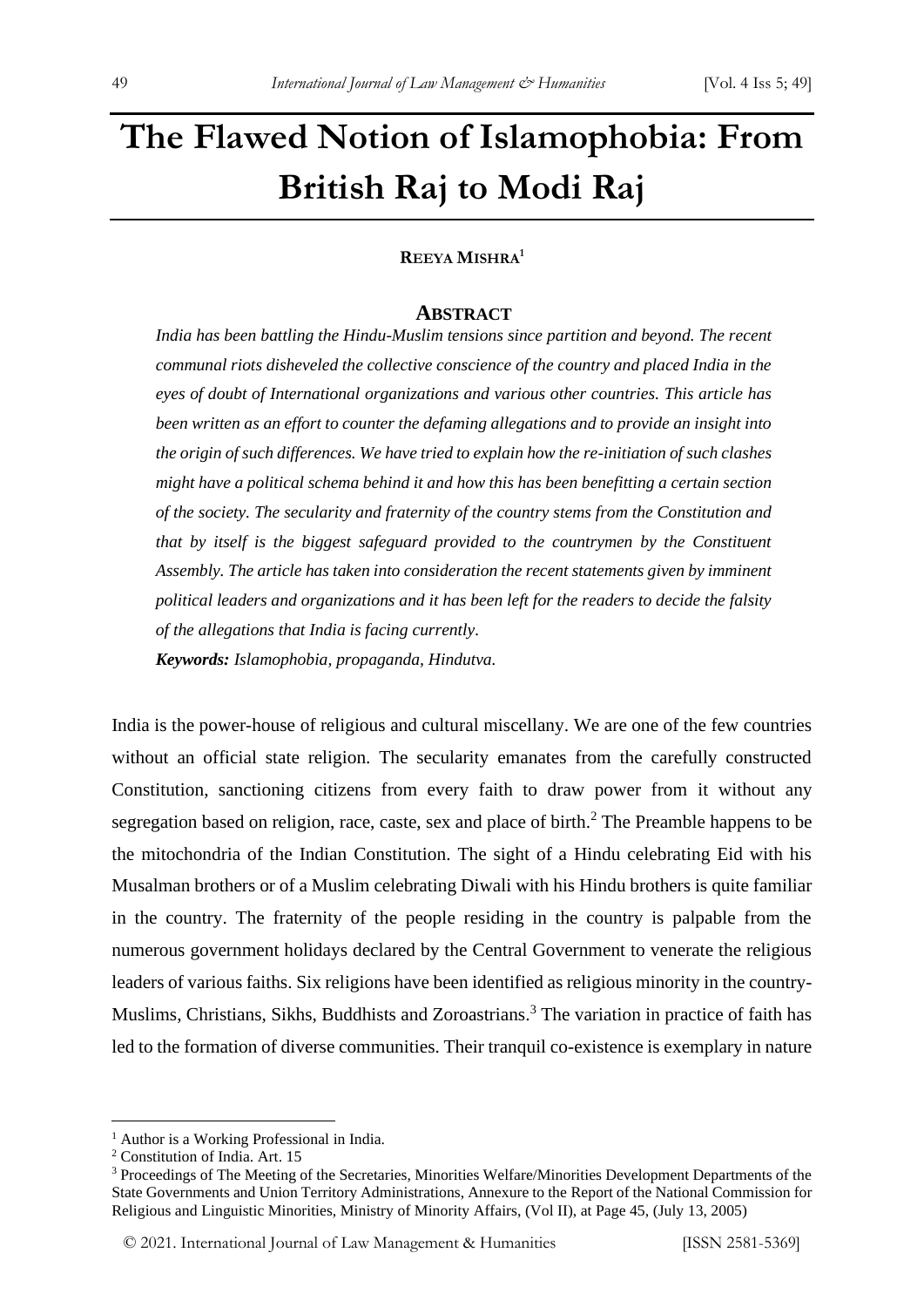but when they clash, the hostility has been fittingly termed as 'communal violence'.<sup>4</sup>The country primarily witnesses Hindu-Muslim clashes. The source of such brutality dates back to the hatred-induced partition of the country into India and Pakistan back in 1947. The dreams realized turned out to be relatively different from those that were dreamt. The partition initiated a streak of hate culture which is importunate and the end of which is unforeseeable.

The latest unanimity displayed by the central government with respect to the Citizenship Amendment Act unveiled a lot of repressed antagonism of the Muslim community. There were rumors doing rounds that the election manifesto of Bharatiya Janata Party to spread Hindutva throughout the country is being put into action. The verdict of the Apex Court in the notorious case of the demolition of Babri Masjid added fuel to the already raging wildfire. The onset of the corona virus pandemic in the country brought forth inconceivable challenges. The Tablighi Jamaat congregation in the Nizamuddin Markaz in the month of March right after the Prime Minister had announced a country-wide lockdown was held accountable for the initial spread of the virus in the country.<sup>5</sup> The Jamaatis were traced to every corner of the country. Reports of them misbehaving in the hospital and displaying obscene behavior to the female staff in a hospital in Ghaziabad where they were quarantined for their own well-being swamped news channels and newspapers.<sup>6</sup>The veracity of the news is indeed suspicious and has been termed as an astute propaganda to intensify the hatredness of the people towards a particular community.

Islamophobia has become a real thing now. The passing of the Citizenship Amendment Bill after the right wing extremist BJP won by a majority in its second momentous triumph in the legislative polls has deliberately elevated the long-standing religious apprehension in the country that is dominated by Hindus.<sup>7</sup> The criticisms have been pouring in from all over the world against the second-class treatment being accorded to the Muslims in the country. Spokesperson for the United Nations Chief Antonio Guterres, stated that '*UN is closely analyzing the possible consequences of the amended law*' and the UN High Commissioner for

© 2021. International Journal of [Law Management & Humanities](https://www.ijlmh.com/) [ISSN 2581-5369]

<sup>4</sup> O.P.Sharma, Carl Haub, Change Comes Slowly for Religious Diversity in India, POPULATION REFERENCE BUREAU, March 11, 2009, Available at https://www.prb.org/indiareligions/, Last visited on June 23, 2020

<sup>5</sup> Chanchal Chauhan *Coronavirus in India: Tablighi Jamaat's criminal act cannot be forgiven, says Mukhtar Abbas Naqvi at e-Agenda*, INDIA TODAY, May 30, 2020, Available at https://www.indiatoday.in/india/stor y/coronavirus-in-india-tablighi-jamaat-s-criminal-act-cannot-be-forgiven-says-mukhtar-abbas-naqvi-at-eagenda-1683674-2020-05-30 , Last visited on June 23, 2020.

<sup>6</sup> Outlook Web Bureau, *Tablighi Jamaat Members Face NSA for Misbehaving with Nurses in UP Hospital*, OUTLOOK: THE FULLY LOADED MAGAZINE, April 03, 2020, Available at https://www.outlookindia.co m/website/story/india-news-tablighi-jamaat-members-face-nsa-for-misbehaving-with-nurses-in-uphospital/349989 , Last visited on June 23, 2020.

<sup>7</sup> Abdul Waheed Parry, *Coronavirus and India's Islamophobia; Plight of Indian Muslims*, iNSAMER, IHH Humanitarian and Social Research Center, June 10, 2020, Available at https://insamer.com/en/coronavirus-andindias-islamophobia-plight-of-indian-muslims\_2974.html , Last visited on June 22, 2020.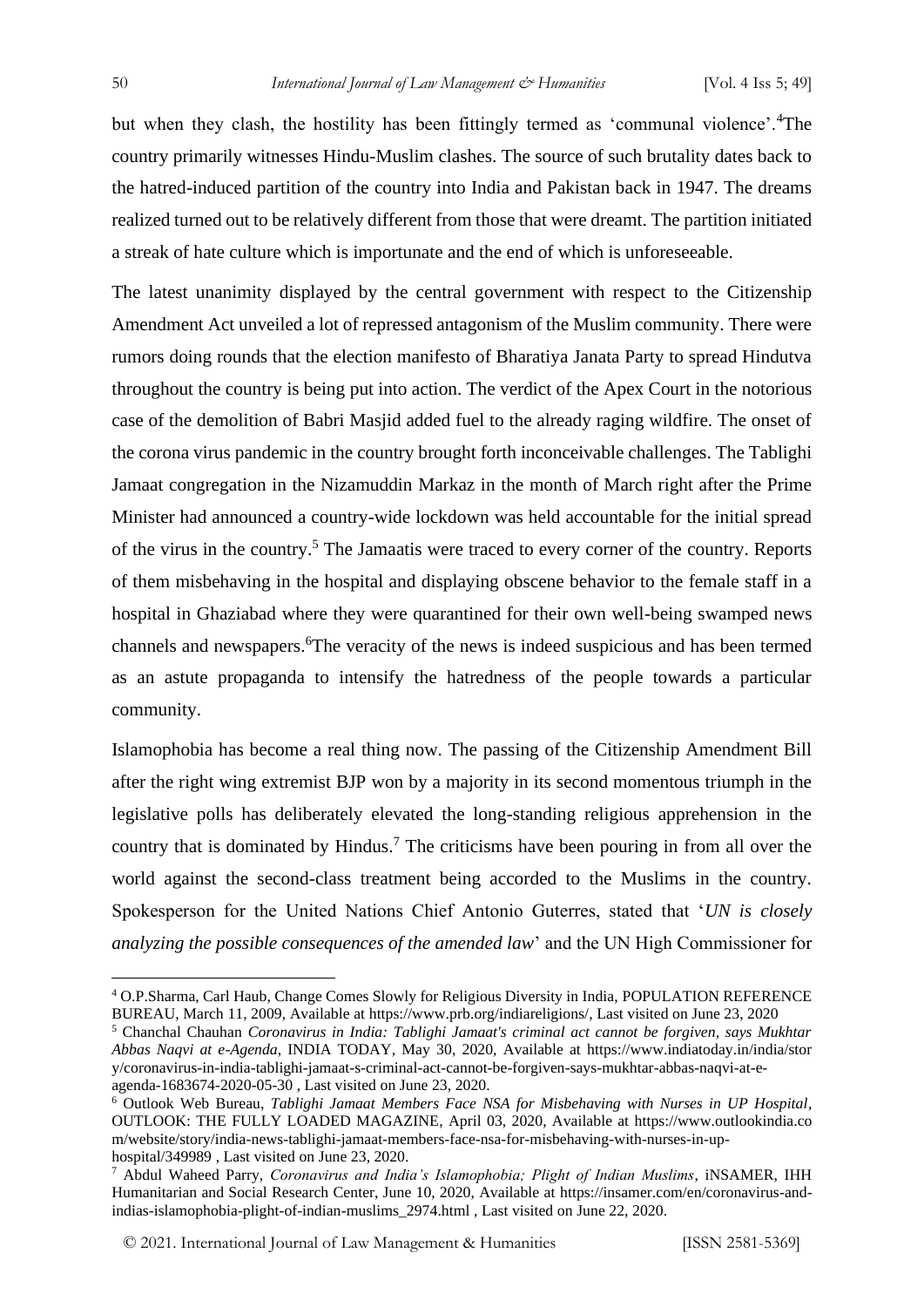Human Rights said, '*they are concerned that India's new Citizenship (Amendment) Act, 2019 is fundamentally discriminatory in nature and appears to undermine the commitment to*  equality'.<sup>8</sup> The Prime Minister of Pakistan, Mr. Imran Khan accused the Indian government of bigotry as the Muslim community was being targeted against the milieu of the pandemic. India rubbished the claims and declared that Mr. Khan was trying to draw the attention away from the dwindling internal affairs of Pakistan and how the religious minorities in their own country are treated by the Muslim-dominated populace.<sup>9</sup> In a briefing report published by ICJ,<sup>10</sup> it has been clearly stated that due diligence is to be observed by the Government so as to defend every person's 'Right to Food'. They seem to have drawn the inference that Muslim person in particular have faced severe discrimination from a newspaper report in AlJazeera,<sup>11</sup> which also claims that the Muslim fruit and vegetable vendors were denied access to localities in Delhi and Rajasthan and beaten up. True or not, the allegations have worsened India's stand on the issue, the consequences of which is evident from the US Commission on International Religious Freedom (USCIRF) wanting to blacklist India because of religious fanaticism and the non-existence of religious freedom.<sup>12</sup> The Organization of Islamic Cooperation (OIC) also came forward to articulate their deepening distress over the mounting anti-Islamic sentiment in the country and stated that, '*there is an unrelenting vicious Islamophobic campaign in India maligning Muslims for the spread of COVID-19*'.<sup>13</sup>

For us to gain a better perceptive of how this hate culture has been tactically spewed throughout the country and through generations, we would need to dig deeper into the minutiae of the Hindu-Muslim relationship.

<sup>8</sup> Shubhajit Roy, *UN human rights official says Citizenship law is fundamentally discriminatory*, THE INDIAN EXPRESS, December 14, 2019, 8:34 am, Available at https://indianexpress.com/article/india/un-human-rightswashington-us-citizenship-law-6166015/, Last visited on June 20, 2020.

<sup>9</sup> PTI, *Coronavirus | India rejects Imran Khan's allegations of discrimination against Muslims*, THE HINDU, New Delhi, April 20, 2020, Available at https://www.thehindu.com/news/national/coronavirus-india-rejectsimran-khans-allegations-of-discrimination-against-muslims/article31384286.ece, Last visited on June 15, 2020.

<sup>&</sup>lt;sup>10</sup> India on the Brink of Hunger Crisis during COVID-19 Pandemic, Briefing Paper on India's Legal Obligations to Guarantee the Right to Food particularly to People Living in Poverty During COVID-19, International Commission of Jurists (ICJ), (April 21, 2020), https://www.icj.org/wp-content/uploads/2020/04/India-Right-to-Food-COVID19-Briefing-Paper-2020-ENG.pdf, Last visited on June 20, 2020

<sup>&</sup>lt;sup>11</sup> This has been exacerbated by prejudicial statements and news coverage blaming the Muslim community for the spread of COVID19 due to the fact that a large number of cases have been linked to one gathering by a Muslim group between March 13-15, Akash Bisht et al, *How Tablighi Jamaat event became India's worst corona virus vector*, AL JAZEERA, April 07, 2020, available at https://www.aljazeera.com/news/2020/04/tablighi-jamaateventindia-worst-coronavirus-vector-200407052957511.html

<sup>&</sup>lt;sup>12</sup> India should be placed on religious freedom blacklist, US panel says, THE GUARDIAN, AFP in Washington, April 28, 2020, 21.15 BST, https://www.theguardian.com/world/2020/apr/28/india-religious-freedom-narendramodi-us, Last visited on June 23, 2020

<sup>&</sup>lt;sup>13</sup> Abdul Waheed Parry, *Coronavirus and India's Islamophobia; Plight of Indian Muslims*, *iNSAMER*, IHH Humanitarian and Social Research Center, June 10, 2020, Available at https://insamer.com/en/coronavirus-andindias-islamophobia-plight-of-indian-muslims\_2974.html, Last visited on June 22, 2020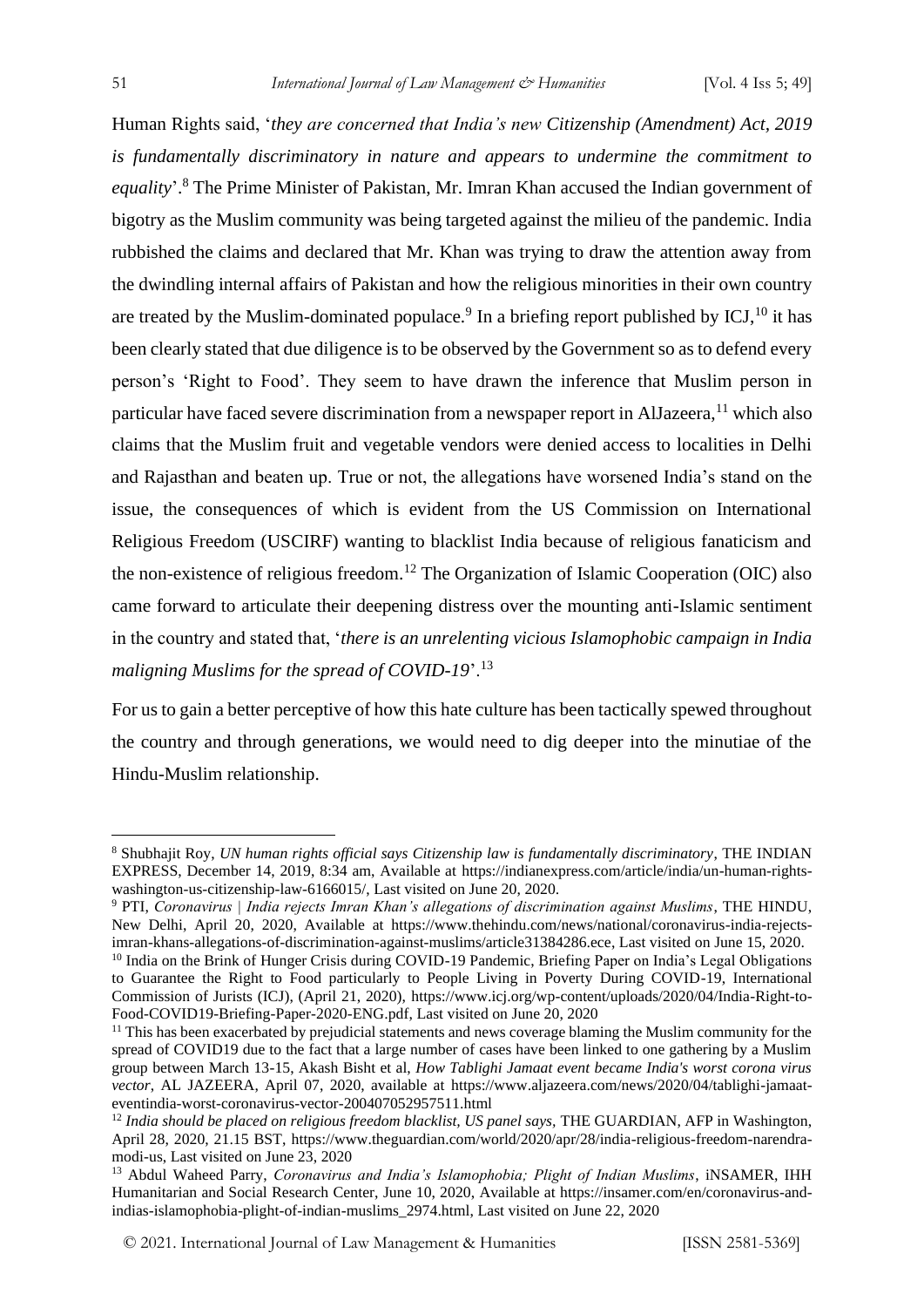The Mughal invasion of India did not bring forth the disparity as there was no considerable difference between Hindu and Muslim kings. The stake stood still at land, gold and politics. Pre-independence, the political leaders of the country expounded the principle of religious tolerance as a fundamental value of Indian history. Swami Vivekananda's speech in Chicago popularized how proud he was to be born to a faith that believes in lenience and universal acceptance as did Mahatma Gandhi who inculcated the *sarva dharma sambhava* philosophy as an indispensable tenet of India's religious culture.<sup>14</sup> There are studies that trace the disparity back to the Mughal era when differences in ideologies began and the spread of Sanskrit and Brahmins brought forth a cohesive religious culture in the country. Hinduism wasn't entirely set up as a religion but the self-awareness regarding an indigenous belief that turned out to be absolutely distinct from that of the Mughals thrilled every God-fearing person's wits.<sup>15</sup> The record of the first census in 1871, the partition of Bengal in 1905 and the conception of separate electorates in 1909 in actuality led to separate identification of two fluid groups who hadn't anticipated the arising of such an acrimony, the consequence of which was the enormous bloodshed and the biggest displacement in the human history- the partition of the country into Hindu India and Muslim Pakistan.<sup>16</sup> Prior to the partition, Muslims were the largest religious minority under the British rule and were habituated to their minority status with a series of protection measures carved out to preserve their position, including separate electorates and reservation in the legislative seats. The policy of 'divide and rule' initiated by the British Raj to ease their totalitarian rule over the country played a major role leading to the partition. All India Muslim League under the leadership of Muhammad Ali Jinnah won a substantial amount of Muslim votes in the provincial elections but the resolution of the British to drag India into the World War II proved to be the cherry on the cake. It turned out to be lethal for the comfortably established rule of the British and was fervently opposed by the Indian Congress Party. The Muslim League pledged to be the local war time allies of the British and in exchange beseeched certain political safeguards. They pressed for a separate state of Pakistan and the opinions of historians is divided on whether this was a counter-act of negotiation by the Muslim League to reserve ascendancy in the loose federal state of undivided India or a rigid intent of

<sup>14</sup> Ajay Verghese, *Did Hindu-Muslim conflicts in India really start with British rule?*, SCROLL.IN, June 05. 2018, 1:30 pm, Available at https://scroll.in/article/880832/did-hindu-muslim-conflicts-in-india-really-start-withbritish-rule , Last visited on June 22, 2020

<sup>15</sup> Akhilesh Pillalamarri, *The Origins of Hindu-Muslim Conflict in South Asia*, THE DIPLOMAT, March 16, 2019, Available at https://thediplomat.com/2019/03/the-origins-of-hindu-muslim-conflict-in-south-asia/ , Last visited on June 20, 2020

<sup>16</sup> Ajay Verghese, *Did Hindu-Muslim conflicts in India really start with British rule?*, SCROLL.IN, June 05. 2018, 1:30 pm, Available at https://scroll.in/article/880832/did-hindu-muslim-conflicts-in-india-really-start-withbritish-rule , Last visited on June 22, 2020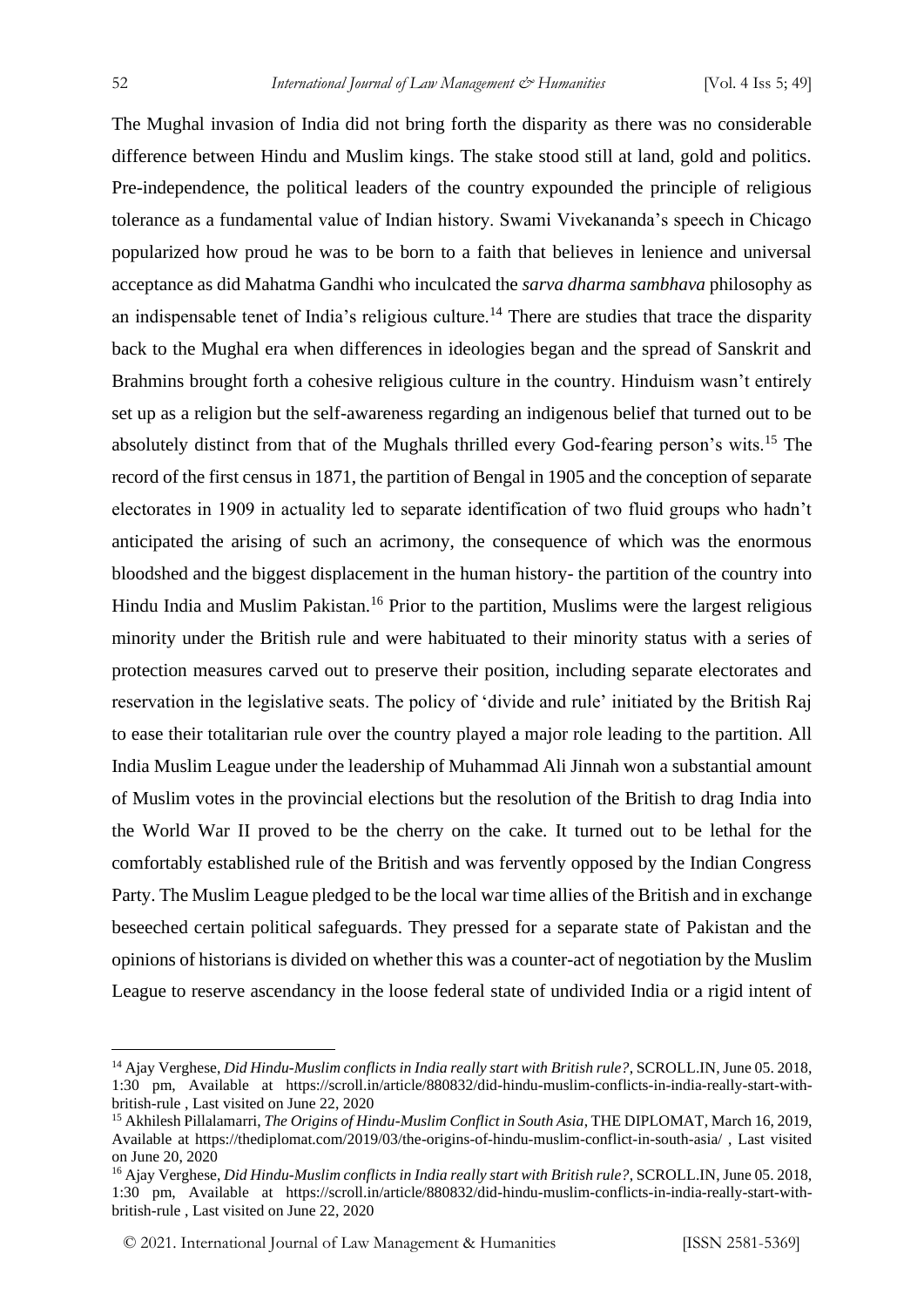the Muslim League.<sup>17</sup> The unprecedented loss of Britain in the war rendered them incapable to rule the ever-growing confederation of India and in their haste to withdraw from the country they hatched an ill-fitting plan that astonishingly appealed to both INC and the Muslim League. The sketching of the Radcliffe line without any modernized maps and census data, delay in announcing the borders separating both the countries was the British's tactic of not incurring liability for the mass migration that followed.<sup>18</sup> February 1946 saw the circulation of an important paper in the Indian office of London that perpetuated the viability of Pakistan. The paper was intended to evaluate the outcome of the partition. The prevalent notion behind it was to shatter the economic concord of India which in turn would lead to the rupture of the central free trade area in the whole world. More over the Bengalis and the Assamese proved to be a liability for the military with respect to man power and as far as the Pakistan armed forces was concerned, every piece of clothing and equipment was needed to be imported which intended for a 50% amplification in the defence budget. Loosing India meant the loss of oil stakes in the Middle East for Britain. To secure its footing in the subcontinent, Britain decided to be an ally to the newly-formed Pakistan by providing military support. Hence, the partition of India suited the interest of Britain while securing its air routes and oil stakes in the Middle East.<sup>19</sup>

In the present scenario, the assertion of the Congress party to base their vote banks on the minority groups (particularly Muslims) is driven by a lack of proficient leadership and dearth of party discipline which has led the experts to conclude that the fomentation and prevention of communal violence in the country has a political schema behind it.<sup>20</sup> The ethno-religious polarization of the vote bank has affected the democratic elections to an extent where there is uncanny distrust on the government and the opposition. Studies advocate that the subsequent increase in the duration of Hindu-Muslim riots assisted BJP to bag more vote shares. The frequency of these remains undisturbed.<sup>21</sup> The riots that hit Delhi before the arrival of former President of United States of America, Donald Trump in India have been termed as one of the nastiest communal riots in decades. It is understood that the riots bore the hallmarks of a

© 2021. International Journal of [Law Management & Humanities](https://www.ijlmh.com/) [ISSN 2581-5369]

<sup>17</sup> Sarah Ansari, *How the Partition of India happened- and why its effects are still felt today*, THE CONVERSATION, August 10, 2017, 08.21 pm AEST, Available at https://theconversation.com/how-thepartition-of-india-happened-and-why-its-effects-are-still-felt-today-81766 , Last visited on June 22, 2020

<sup>&</sup>lt;sup>18</sup> Dr Crispin Bates, *The Hidden History of Partition and its Legacies*, British History, BBC, 03 March 2011, Available at http://www.bbc.co.uk/history/british/modern/partition1947\_01.shtml , Last visited on June 22, 2020

<sup>19</sup> Raghvendra Singh, *What Britain gained by partitioning the subcontinent into India and Pakistan*, QUARTZ INDIA, August 09, 2019, Available at www.google.co.in/amp/s/qz.com/india/1684372/why-the-india-pakistanpartition-suited-the-british-empire/amp/ , Last visited on June 22, 2020

<sup>&</sup>lt;sup>20</sup> STEVEN I. WILKINSON, VOTES AND VIOLENCE (Cambridge University Press, 2004), ISBN 9780511510458, Available at https://doi.org/10.1017/CBO9780511510458 , Last visited on June 22, 2020 <sup>21</sup> S. Jha, *Unfinished Business: Historic Complementarities, Political Competition and Ethnic Violence in Gujarat*, JOURNAL OF ECONOMIC BEHAVIOR AND ORGANISATION, Vol. 104, pp.18-36, August 2004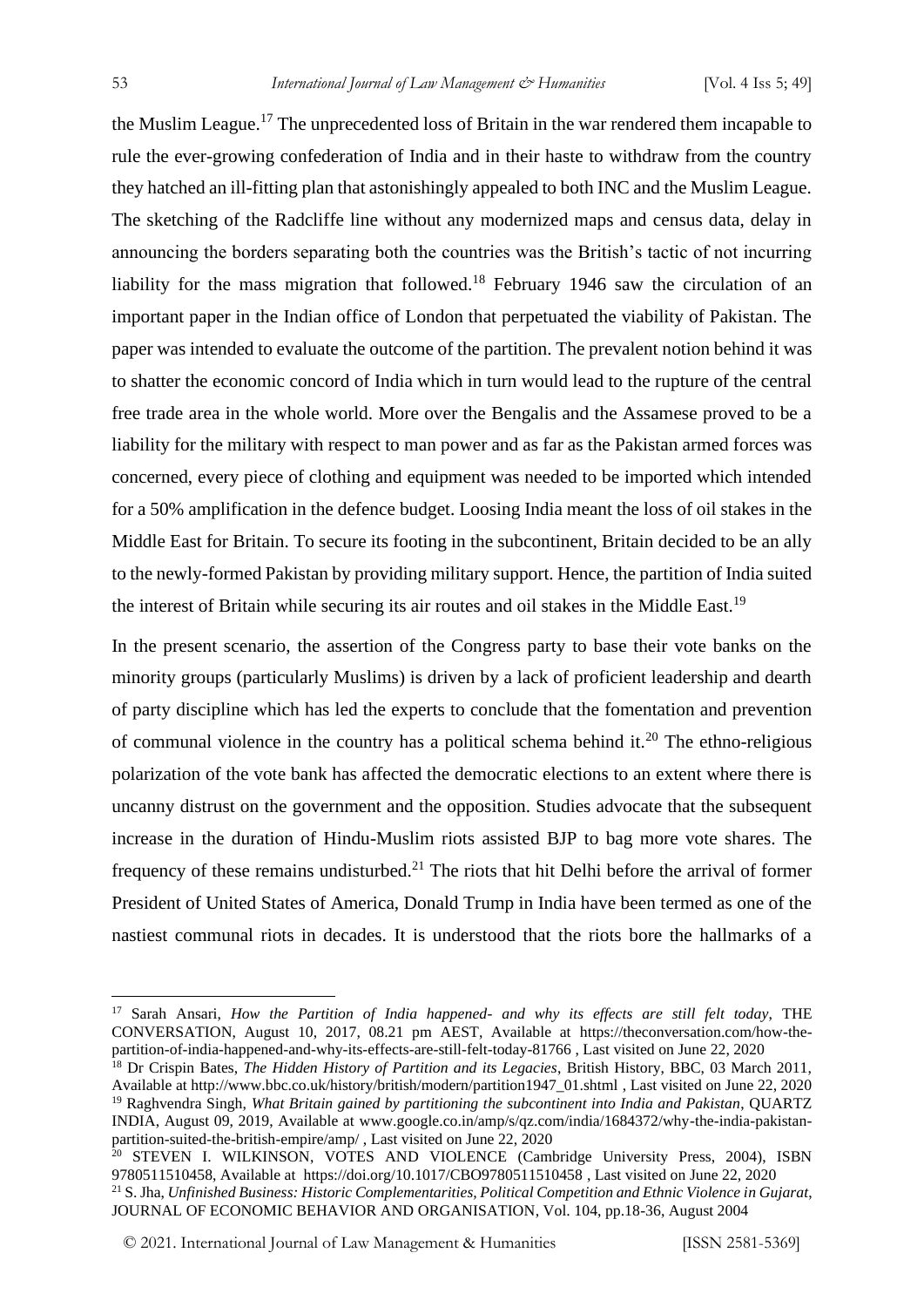structured pogrom.<sup>22</sup> According to Ashutosh Varshney,<sup>23</sup> 'Pogroms are a special class of riots *when it's no longer simply a clash between two mobs or groups. Instead, the police are siding with one group either by looking away or by abetting and sometimes even directly participating in the violence. The key difference between riots and pogroms lies in the behavior of the state through its police. The term was born in tsarist Russia when pogroms were launched against Jews*'. The call log of the ones who were debased during the riots emphasizes a different narrative than the one that was portrayed by the government. Both sides suffered damage. But the police, being the primary protectors of the citizens failed to fulfill their indispensable obligation and decided to observe the hullabaloo taking the form of a full-blown riot from the sidelines. Tangible evidences show the police turning a blind eye to the atrocities committed against the Muslims which on the other hand gave the Hindu mob a free hand to demolish homes, places of worship and commercial enterprises pitilessly.<sup>24</sup>Experts believe that the first term of Modi government didn't rely on its Hindu nationalist agenda as expounded in their election manifesto whereas the second term proved to be exactly that. That the elections in India empower the citizens to a more comprehensive ideological and cultural appropriation and acts as a thrust for the Hindu nationalist reconstruction is not a far-fetched notion. They also say that the national security dynamic played a major role in increasing BJP's vote share.<sup>25</sup> Surprisingly, Iraq and Afghanistan occupied the first two places in the Global Terrorism Index<sup>26</sup> and even though it is erroneous of us to generalize a whole community on the basis of acts done by a certain few of the society, the verity of most terrorist acts being outfits sourced in Islamic countries is in-eliminable. Moreover, the welfare programs initiated by Modi government gained unimaginable popularity. Senior journalist Kanchan Gupta<sup>27</sup> rubbished the claims of the rising biasness against Indian Muslims and said that, '*Look at the facts. Every single policy, program or scheme launched by the Modi government since 2014 has delivered welfare and other benefits irrespective of caste, gender, religion and any other identity. Are you telling me Muslim women have not benefited from the Ujjwala Yojana (free gas cylinders* 

<sup>22</sup> Ravi Agrawal, Why *India's Muslims are in Grave Danger*, FOREIGN POLICY, March 02, 2020, 4.04 pm, Available at https://foreignpolicy.com/2020/03/02/india-muslims-delhi-riots-danger/ , Last visited on June 22, 2020

<sup>23</sup> Professor of Brown University and author of the prize-winning book '*Ethnic Conflict and Civic Life: Hindus and Muslims in India*'

<sup>24</sup> Ravi Agrawal, Why *India's Muslims are in Grave Danger*, FOREIGN POLICY, March 02, 2020, 4.04 pm, Available at https://foreignpolicy.com/2020/03/02/india-muslims-delhi-riots-danger/ , Last visited on June 22, 2020

<sup>25</sup> Ravi Agrawal, Why *India's Muslims are in Grave Danger*, FOREIGN POLICY, March 02, 2020, 4.04 pm, Available at https://foreignpolicy.com/2020/03/02/india-muslims-delhi-riots-danger/ , Last visited on June 22, 2020

<sup>&</sup>lt;sup>26</sup> Terrorism- Statistics and Facts, Statista Research Department, Jan 28, 2020, Available at https://www.statista.com/topics/2267/terrorism/ , Last visited on June 22, 2020

<sup>&</sup>lt;sup>27</sup> He was in office during the term of Atal Bihari Vajpayee as the Prime Minister of India.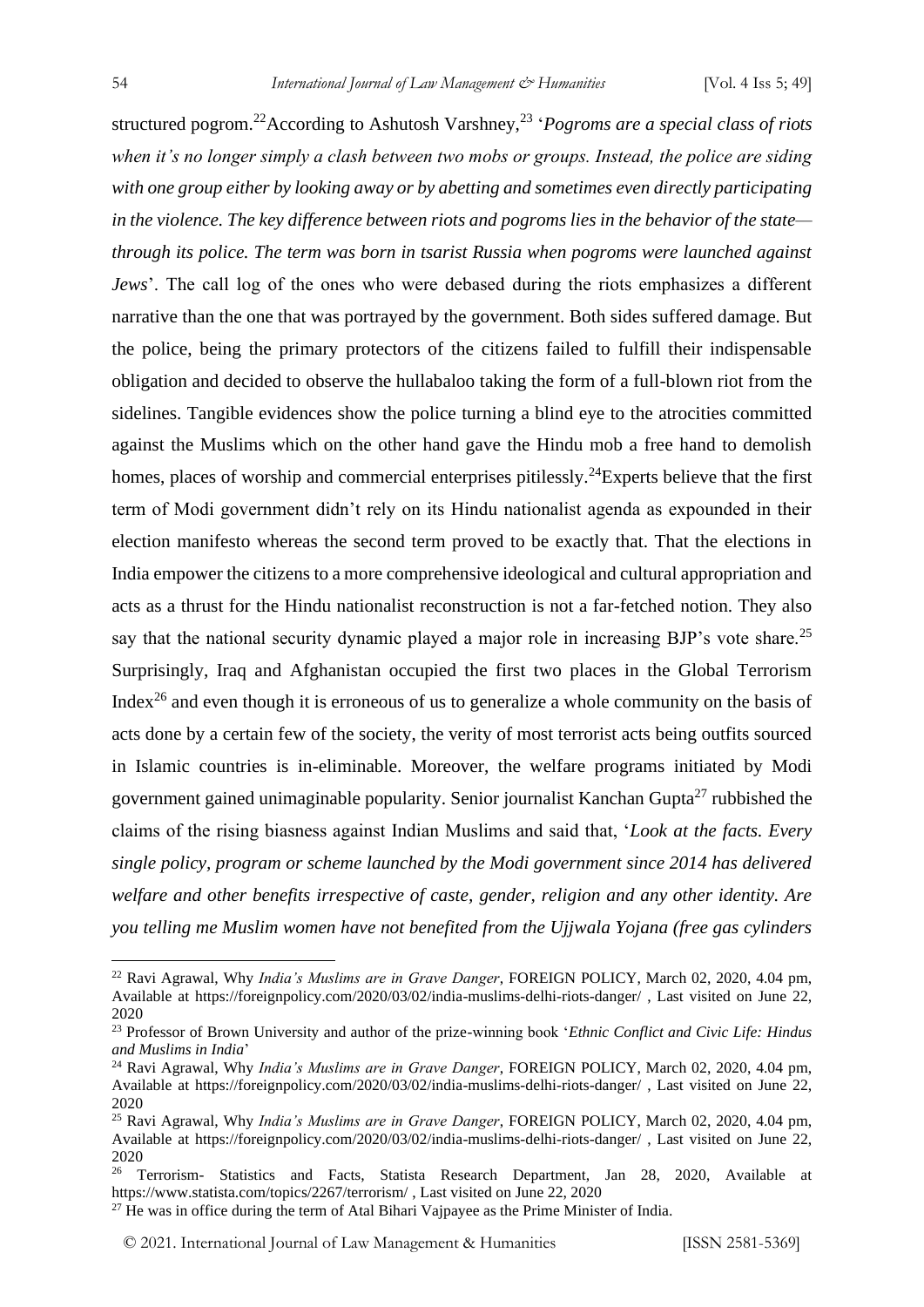*for the poor) or PM housing scheme for the poor? I don't see why there should be any grievance. But what can one do if mistrust and grievance becomes a rallying point for forces opposed to Modi?*'

The growing trepidation has become a focal point of the governance mainly due to the obliteration of triple talaq, abrogation of Article 370, the verdict of the Supreme Court in the Babri Masjid demolition case and the passing of CAA and their resentment is focused on the government's attempt to establish a Hindu Rashtra in India which is fundamental to the ideological stance shared by RSS, their parent party.<sup>28</sup> Then again, this has been robustly opposed by the senior journalist and he views that the Muslim leaders have a tendency of making the Muslim population believe that they have veto over the electoral outcomes in the country which in turn gives them authority to alter the policy decisions. The unprecedented win of BJP in two successive Lok Sabha elections has refuted such claims and demolished their so-called veto. The vehemence that follows is a sense of them losing this influence and their foothold. Scientist Anand Ranganathan says that, '*I think it is a Catch-22 situation. Vested interests and the media have built up this perception for decades that the Congress is secular*  while the BJP is communal. I would say even the BJP mistrusts Muslims. Look at ticket *distribution during elections. In the 2017 UP elections, the BJP did not give a single ticket to a Muslim though Muslims are 20 percent of the population. In Goa that has a 25 percent Christian population, 25 percent of the BJP candidates were Christians and 53 percent of the BJP MLAs are Christian. Someone has to change the perception and the reality that has built around it*'. A survey by the C-voter during the pandemic gave surprising outcomes. It discovered that the Indian Muslims have absolute faith in all the public institutions but no faith is placed on the Prime Minister and the ruling party. The survey is an unambiguous corroboration of how the notion of Hindutva and the political estrangement of Muslims in the country is a barefaced lie, handiwork of the secular fanatics. The zealots have single-handedly been triumphant in convincing the minority population that they are losing legitimacy under the ongoing administration.<sup>29</sup>

It is imperative for us to consider the underlying truth behind the major decisions that have reignited the fire of communal upheaval in the country and understand that the unexpected implications of it couldn't have been foreseen. The decisions in the Triple Talaq case has given a new found sense of autonomy to the Muslim women in the country. The abrogation of Article

<sup>28</sup> Yashwant Deshmukh, *Muslims Are Alienated From PM Modi, Not the Indian State: Survey*, THE QUINT, May 20, 2020, Available at https://www.thequint.com/voices/opinion/muslims-narendra-modi-coronavirus-cvotersurvey , Last visited on June 19, 2020

<sup>29</sup> Sanjay Kumar, social scientist.